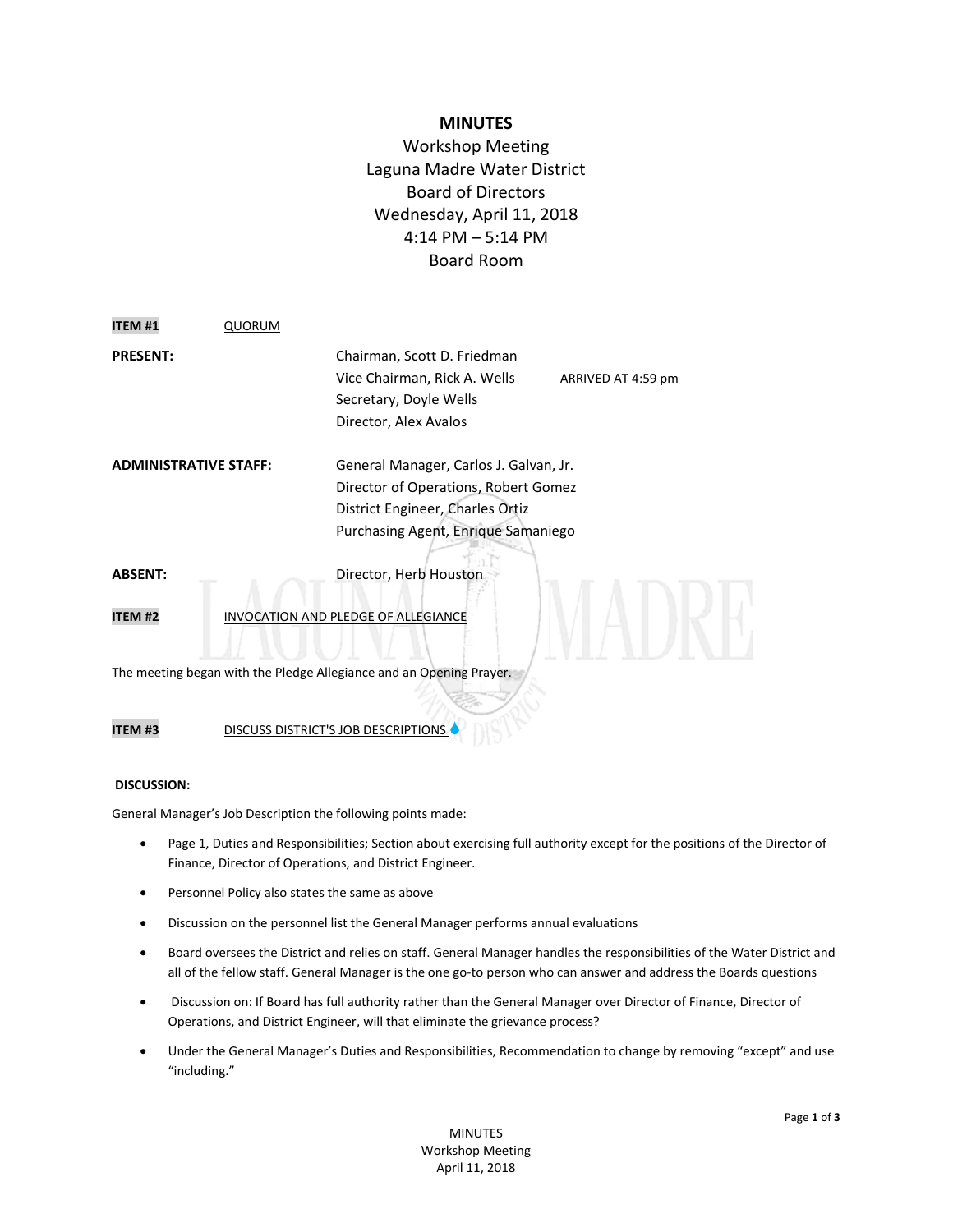## **ITEM #3 CONTINUED**

- Recommendation to add under the Duties and Responsibilities Portion, a bullet stating, "Responsible for all Communication Content and Public Information
- Page 3, Abilities Section, under operates: knowledge in the District financial operating system
- Under Requirements add: legally, morally, and confidentiality on all matters with the District
- Under Education portion: use "preferred" and add to b.) "or other qualified managerial wording

#### Director of Operations Job Description the following points made:

- Add Shall assist General Manager
- Under Education and Qualifications: Work Experience maybe substitute for college (to be a consideration)

#### District Engineer Job Description the following points made:

- Collaborates with the General Manager and Director of Operations to Oversee, managers and directs the work of outside contractors, consultants, and developers observing all applicable District administrative politics and procedures
- Changes wording from Approves to Recommends payments of invoices of contractual work as appropriate and includes/or involves General Manager and Director of Finance, and Director of Operations
- District Engineer will do engineering work where possible
- General Manager decides if it can get done in-house

#### Director of Finance Job Description the following points made:

- Skills and Competencies: add Incode
- Add Lift 25 pounds
- Skills and Competencies: add District's Financial System

#### **RESULTS:**

For discussion only, the Board will review and consider for approval the modifications implemented to the Job Descriptions at a regularly scheduled meeting.

#### **ITEM #4** DISCUSS DISTRICT'S PERSONNEL POLICY

#### **DISCUSSION**:

- Updated the cover pager with current Board of Directors
- Modifications to Section 401: Performance Evaluation Report